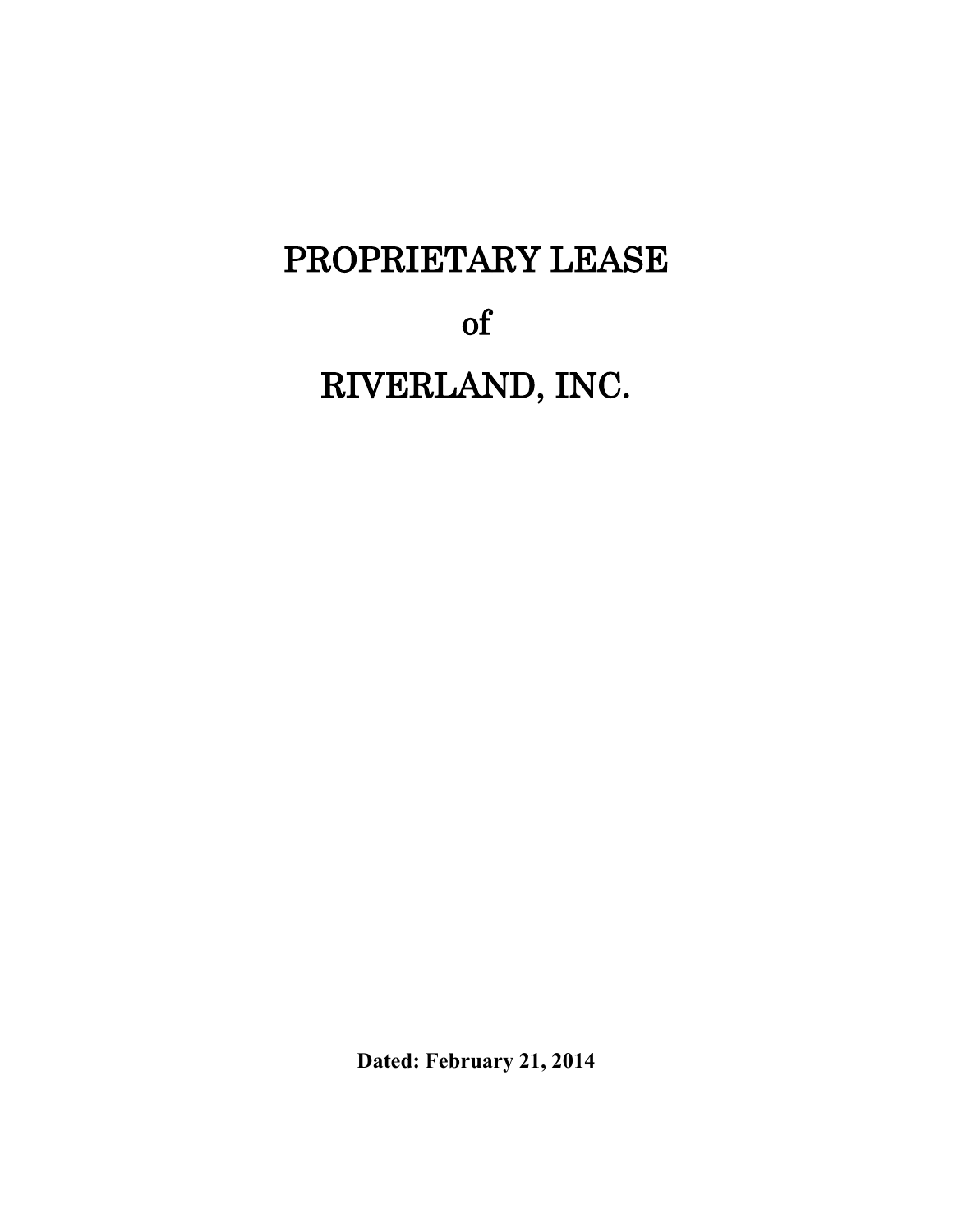## **PROPRIETARY LEASE of RIVERLAND, INC.**

PROPRIETARY LEASE, is made this date by and between RIVERLAND, INC., a Florida Corporation, having its office at 3500 South Kanner Highway, Stuart, Martin County, Florida, (hereinafter called the "Lessor") and Whose mailing address is 3500 S. KANNER HWY, LOT , STUART, FLORIDA 34994 (herein).

WHEREAS, the Lessor is the owner of the parcel of land located in Martin County, Florida described as follows: **40-38-41-020-\_\_\_\_-\_**

The Northerly 1500 feet of Lot 6 of the Miles or Hanson Grant, according to the Plat thereof in Plat Book B, Page 59 of the Public Records of Dade County (now Martin), Florida, lying northerly and westerly of State Road 76, and all of the Lots A and B, and the northerly 300 feet of Lot C, Stuart Farms Subdivision, all lying West of State Road 76, according to the Plat thereof recorded in Plat Book 1, Page 63, Martin County Florida, Public Records, more particularly described as follows: Begin at the point where North line of (the Miles or Hanson Grant intersects the easterly shore of the South Fork of the St. Lucie River: thence proceed northeasterly along the North l line of the Miles or Hanson Grant, a distance of 519.91 feet, more or less, to the westerly right-of-way of State Road 76, thence by angle to the right proceed southeasterly along West right-of-way of State Highway 76 a distance of 1500 feet; thence by angle to right proceed southwesterly along a line which is parallel to the North line of said Miles or Hanson Grant, a distance of 1107.74 feet, more or less, to the easterly shore of the South Fork of the St. Lucie River; thence proceed northerly following the shoreline of the St. Lucie River, a meandered distance of 1700 feet, more or less to the point and place of beginning.

WHEREAS, the aforesaid real property has been divided into mobile home site lots designated according to the map thereof set forth as Exhibit A and made part of this lease; and

WHEREAS, the Lessee, or at least one of them, having documented that he or she is at least fifty-five (55) years of age, and is thereby duly qualified to be a resident, and is the owner of 4.255+ shares of the Lessor to which this Lease is appurtenant, and which shares have been allocated to Mobile Home Site Lot No. \_\_\_.

NOW THEREFORE, in consideration of the premises, the Lessor hereby leases to the Lessee, and the Lessee hires from the Lessor, subject to the terms and conditions contained herein, Mobile Home Site Lot No. in Riverland, Inc., from the day of until May  $1<sup>st</sup>$ , 2118 unless sooner terminated as in hereinafter provided.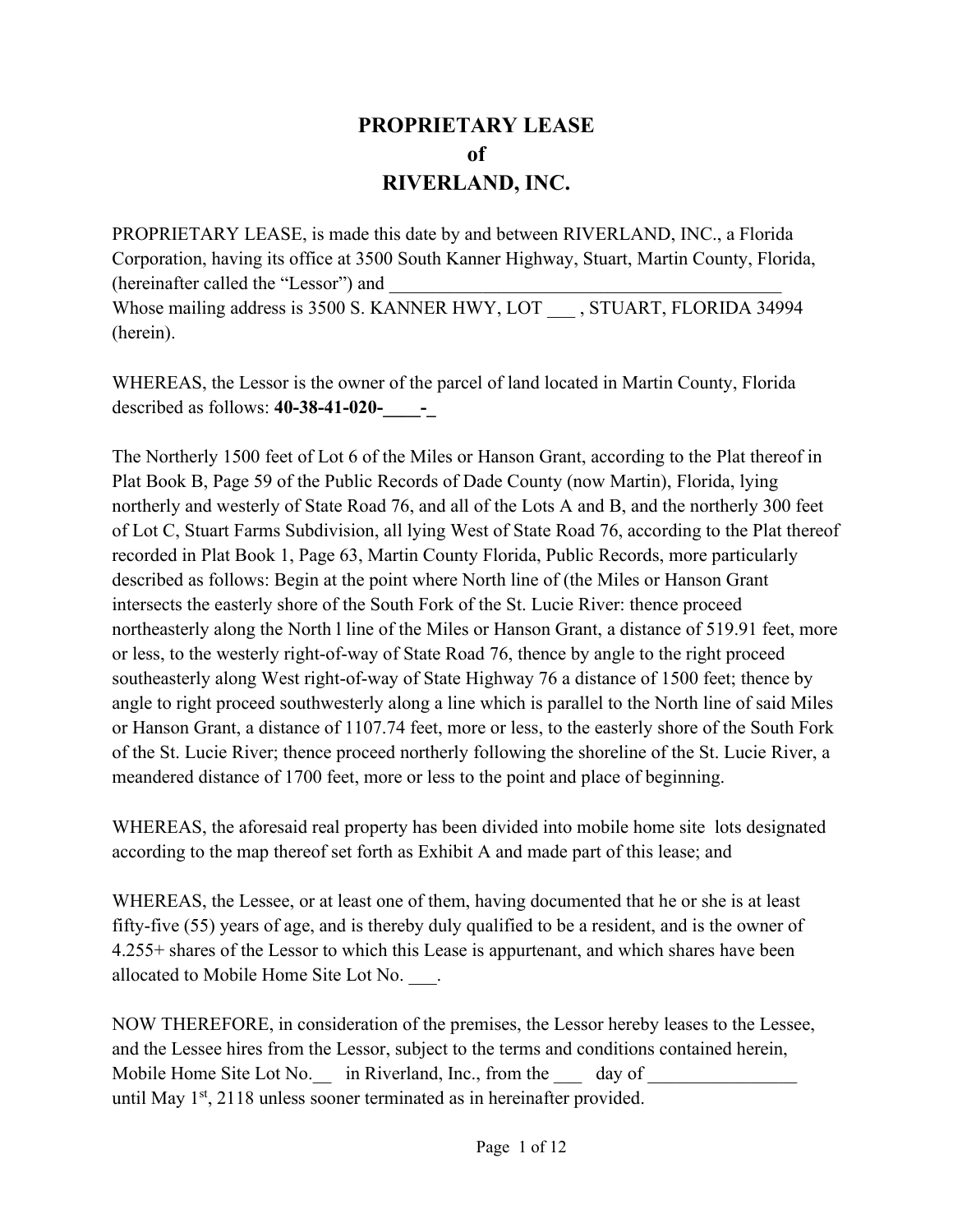#### **1. MAINTENANCE FEE**

- A. The maintenance fee payable by the Lessee for each year, or portion of each year, during the term shall equal that portion of the Lessor's cash requirements for such year. Such maintenance shall be payable, without notice or demand, in equal monthly installments, in advance, on the first day of each month unless the Board of Directors shall otherwise direct. Lessee shall also pay such additional maintenance fee(s), late charge(s), "at a rate of 18% per annum" special assessment(s), legal fee(s), or penalty(s) as may be provided for herein and or pursuant to By-Laws, Article 19.
- B. In every Proprietary Lease executed by the Lessor there will be specified the number of shares of the Lessor issued to the Lessee simultaneous therewith, which number, in relation to the total number of shares of the Lessor issued and outstanding, shall constitute the basis for fixing, as herein before provided, the proportionate share of the Lessor's cash requirements which shall be payable as maintenance fee by the Lessee. Lessor and Lessee acknowledge that the  $4.255+$  shares of the Lessee represent  $1/188<sup>th</sup>$  of the total number of shares of the Lessor issued and outstanding. Lessee agrees to contribute  $1/188^{th}$  share of the cash requirements (cash budget) of Lessor.
- C. Cash requirements (Cash Budget): Each year the Directors shall, in their sole judgment, determine an estimated cash budget as is necessary for the (1) operation, maintenance, care, alteration and improvement of the corporate property, during the year; (2) the creation of such reserve for contingencies as the Directors may deem proper; and (3) for the payment of any obligations, liabilities or expenses incurred (even those incurred during a prior period) or to be incurred after giving consideration to income expected to be received during any such period (other than maintenance fees for Proprietary Leases), and cash on hand which the Directors, in its discretion, may choose to apply. The Directors may from time to time amend the budget. No amended cash budget shall have any retroactive effect on the amount of maintenance fees payable by the Lessee for any period prior to the date of such amendment and shall be effective for all Lessees.
- D. COLLECTING AGENT: The Lessor is obligated under certain outstanding and approved mortgage(s), to act as Collecting Agent to secure the re-payment of said mortgage(s). Lessee is hereby obligated (with the Payee thereof looking solely to the land held by the Lessor for re-payment thereof), under those certain outstanding and approved mortgages on the property of the Lessor, to pay Lessor a proportionate share of the monthly payments, though the predetermined maintenance fee, in advance of the first day of each month. Lessee hereby agrees to pay the proportionate share of monthly installments of principal and interest on the aforesaid mortgage(s) until the mortgage obligation is terminated by a Certificate of Payment made by Payee(s) of said Mortgage(s).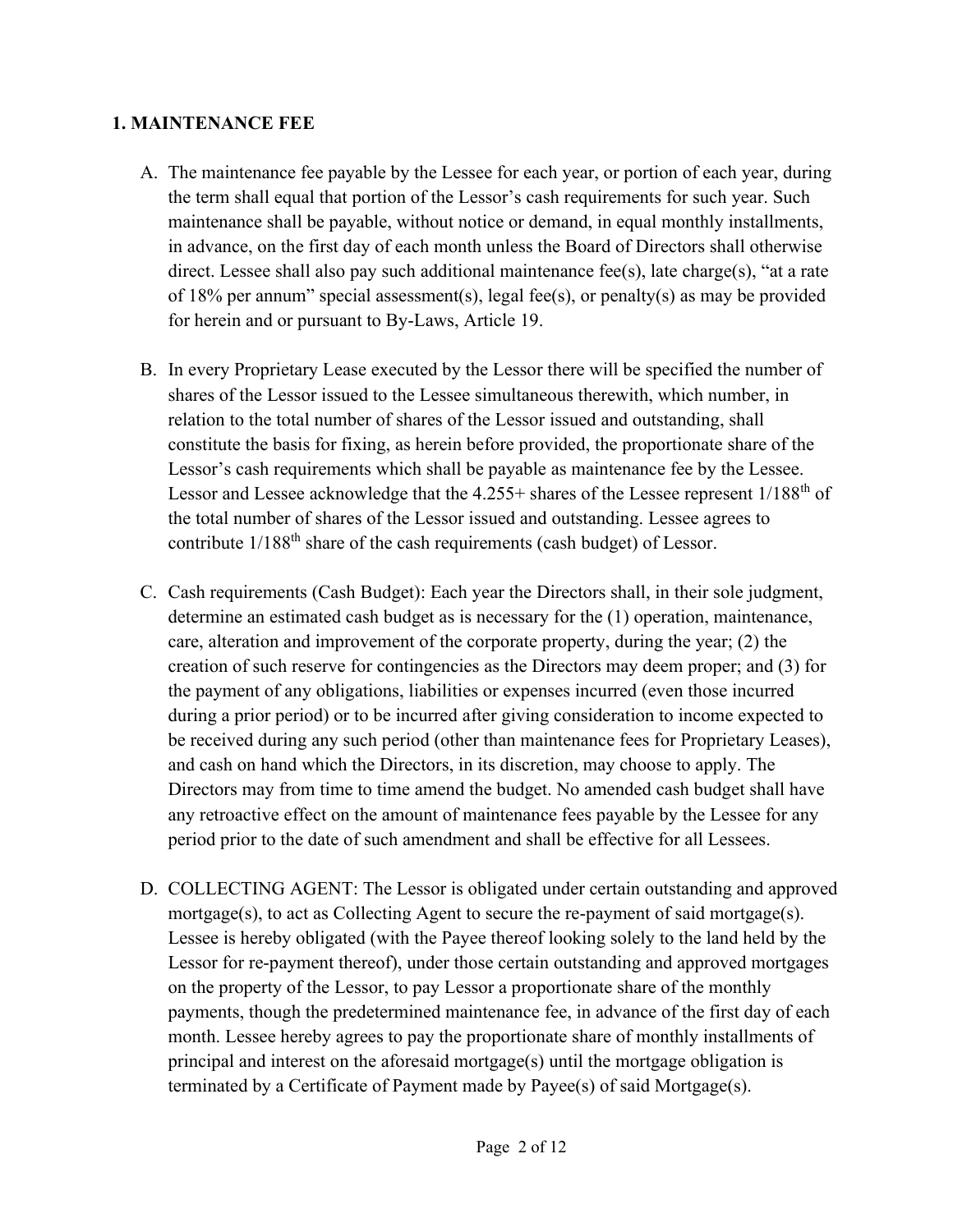E. FAILURE TO SET CASH REQUIREMENTS or CASH BUDGET: The failure of Directors to set up the Cash Budget for any year or portion thereof shall not be deemed a waiver or modification of the covenants and provisions thereof, or a release of the Lessee from the obligation to pay maintenance fees, or any installment thereof, but the maintenance fee computed on the basis of the formerly approved cash budget shall thereafter continue to be the maintenance amount until a new budget is set forth pursuant to the provisions of the By-Laws of the Lessor.

## 2. **LESSOR'S REPAIRS**

The Lessor shall maintain in good repair all of the improvements (ie: sidewalks, roadways, walls, fences, signage, recreation areas, water distribution, waste water collection systems, and other improvements located on the land). The following, without limitation, are provided for clarification:

- A. ELECTRICAL SERVICE: The Lessor shall only be responsible for electric service on or in the common elements of Riverland, Inc.
- B. WATER SYSTEM: The Lessor shall be responsible for the water service throughout the park up to and including the valve at the individual unit.
- C. SEWER: The Lessor shall only be responsible for the main sewer pipe laid in the space between the mobile homes only. (No connection shall be made to the main sewer pipe by anyone without written permission from a member of the Board of Directors). All additions to the sewer system (i.e. Laundries, dish washer, water softener, etc.) shall be made by the mobile home owner's system. Connection to the main sewer (after authorization) shall be made using saddles or sanitary tees only. (See limitations)
- D. MAINTENANCE of MOBILE HOME UNITS: The maintenance and renovation of mobile home units and utility services thereto, shall be the sole responsibility of the unit owner and each mobile home unit shall be maintained and renovated pursuant to and in accordance with the Rules and Regulations as they may be modified from time to time.
- E. LIMITATIONS of RIGHTS of INDIVIDUAL LESSEE: An individual mobile home owner is not authorized and shall not hire persons or contractors to perform work on common areas of Riverland, Inc. This also includes, but is not limited to, work in the park, all contractors are required to furnish their local license number and proof of insurance to board members for approval.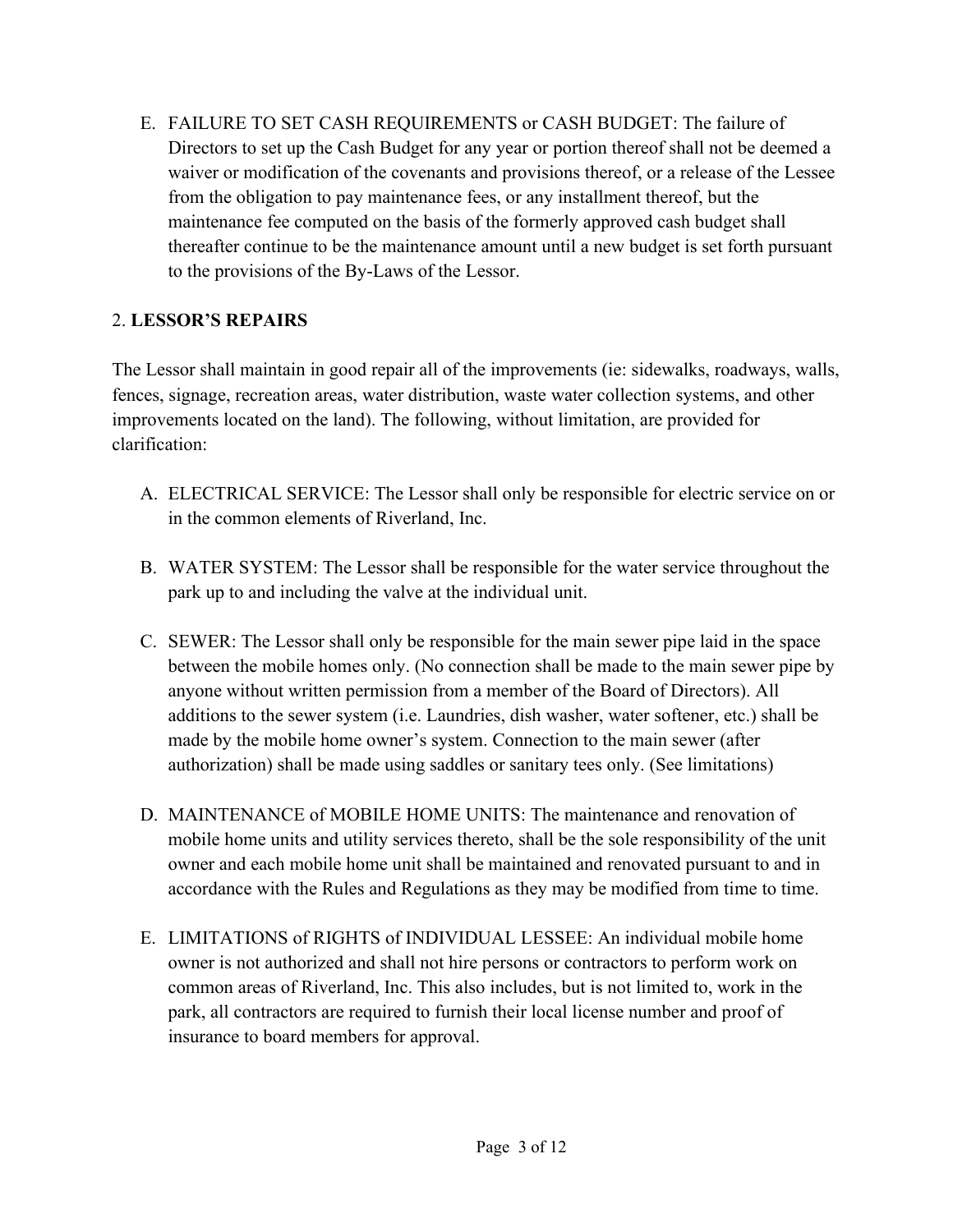3. **INSPECTION OF ACCOUNT BOOKS**: The Lessor shall keep full and correct books of account at its office at 3500 South Kanner Highway, Stuart, Florida (or at such other place as the Directors may determine) and the same shall be open during all reasonable hours, as required by Florida Law, for inspection by the Lessee or a representative of the Lessee within reasonable time. The Lessor shall deliver to the Lessee, within a reasonable time after the end of each fiscal year, an Annual Report of corporate financial affairs, including a Balance Sheet and a Statement of Income and Expenses.

4. **TERMS AND CONDITIONS OF PROPRIETARY LEASES**: Each Proprietary Lease made by the Lessor shall be in the form of this Lease, unless a variation of any Lease is authorized by Lessees owning at least  $2/3$  of the Lessor's shares then issued and executed. The form and provisions of all the Proprietary Leases then in effect and thereafter to be executed may be changed by the approval of Lessees owning at least 2/3 of the Lessor's shares then issued and outstanding.

5. **RIGHT OF QUIET ENJOYMENT**: The Lessee, upon paying the maintenance fees and performing the covenants and complying with the conditions herein as set forth in the Rules and Regulations as they may be modified from time to time, during the term hereby is granted, quietly to have, hold and enjoy the Mobile Home Site Lot without any suit, trouble or hindrance from the Lessor, subject however to the rights of any outstanding Mortgagee(s).

6. **INDEMNITY**: The Lessee agrees to save the Lessor harmless from all liability, loss, damage and expense arising from a default or injury to person or property as occasioned by the failure of the Lessee, its guests, employees or other permitted persons, to comply with any provisions required herein. The Lessor shall not be responsible to the Lessee for the non-observance or violation of the Rules and Regulations by any other Lessee or person.

7. **RULES and REGULATIONS**: The Directors may alter, amend, or repeal the Rules and Regulations.

8. **USES of PREMISES**: The Lessee shall not, without the written consent of the Lessor, on such conditions as Lessor may prescribe, occupy or use the Mobile Home Site Lot or permit the same or any part thereof to be occupied or used for any purpose other than a private dwelling for the persons to whom the shares were issued or a permanent resident.

A. In no event, after 30 days, shall more than two lessees of record reside in the mobile home on the Mobile Home Site Lot without prior written consent of the Lessor.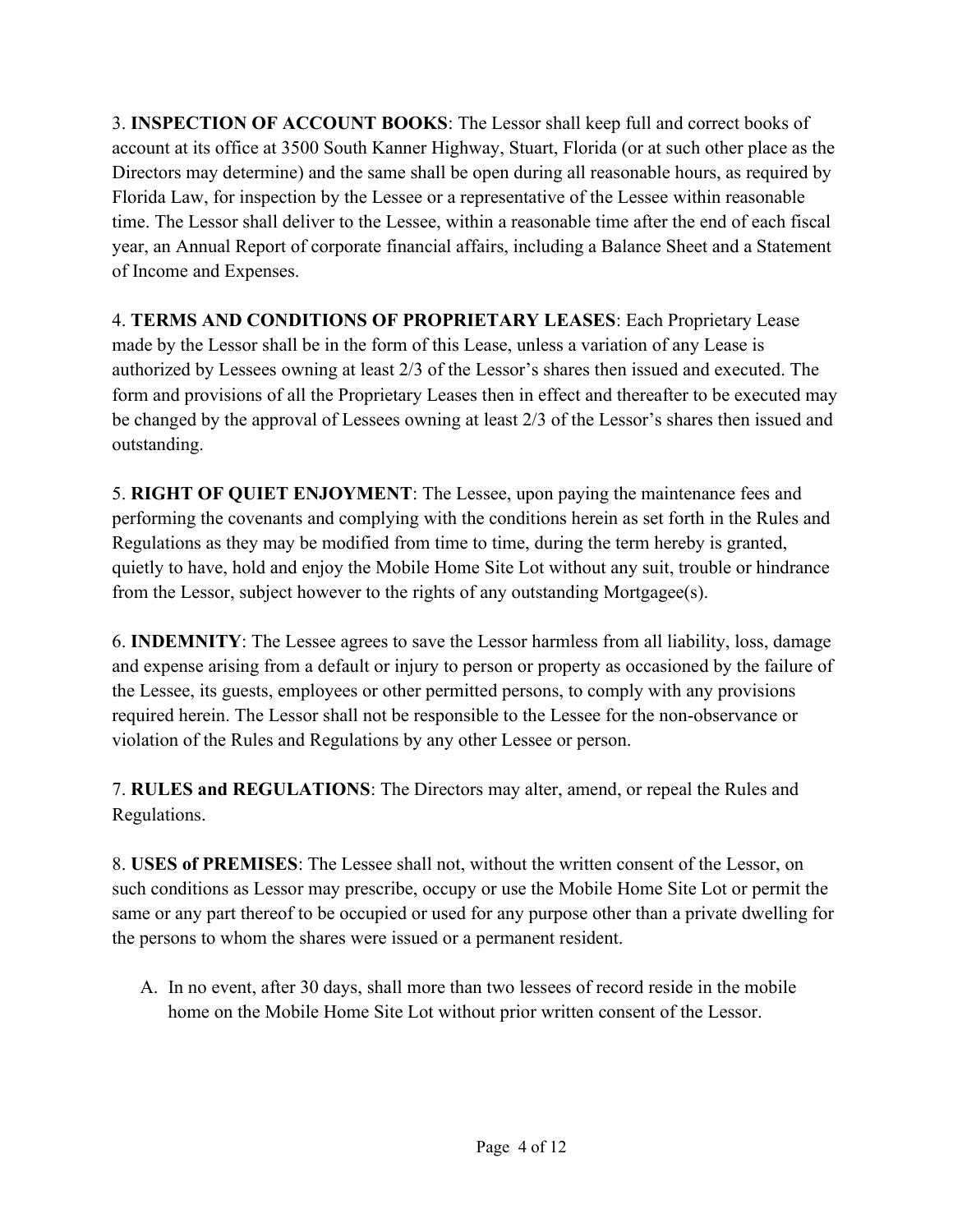- B. Lessee may have occasional visits (See definition) for a period not exceeding thirty (30) days within a six (6) month period, unless a longer period is approved in writing by the Lessor.
- C. Persons under the age of eighteen are prohibited as residents, but may stay only as guests subject to the Rules and Regulations.
- D. In no event shall guests or immediate family occupy the premises without the presence of one or both the original Lessees and without prior written approval of the Lessor. In addition, guests or immediate family over two persons per unit, who of necessity remain longer than the stipulated thirty (30) days, are required to pay an occupancy fee as determined by the Board and as stated in the Rules and Regulations for the period they are occupying the mobile home. This occupancy fee is payable to the Lessor at the front office.

9. **SUBLETTING**: The Lessee agrees not to, and shall not, sublet the whole or any part of the Mobile Home Site Lot or the Mobile home situate thereon.

10. **SALES, TRANSFERS, ASSIGNMENTS, and OCCUPANCIES**: The Lessee shall not assign this Lease or transfer the Mobile Home Site Lot Shares or any interest therein, and no such assignment or transfer will be effective against the Lessor for any purpose. All transfers of interests in Mobile Home Site Lot Shares and this lease shall be effected through the sale and issuance of a new Mobile Home Site Lot Share. The buyer of the shares, if approved by the Interview and Qualifying Committee, shall execute a new original Proprietary Lease in accordance with the By-Laws of Riverland, Inc. The closing of all sales of mobile homes shall be the sole and exclusive responsibility of the perspective owner and buyer. All buyers and new occupants shall submit themselves to the Riverland, Inc. Interview and Qualifying Committee (IQC) to obtain written approval for ownership and initial occupancy. Persons who become owners of Mobile Home Site Lot Share by way of inheritance shall submit themselves to the Riverland, Inc. IQC for approval prior to an initial occupancy.

11. **LEASE SUBORDINATE to MORTGAGE**: This lease is and shall be subject and subordinate to all outstanding and approved mortgage(s) of the Lessor.

12. **MECHANIC'S LIENS**: In the case that a Notice or Claim of Mechanic's Lien against any Mobile Home Site Lot shall be filed purporting to be for labor and materials furnished or delivered to the Mobile Home Site Lot or mobile home thereon for the Lessee, or anyone claiming under the Lessee, the Lessee shall immediately and forthwith cause such a lien to be discharged by payment, bonding, or otherwise, and if the Lessee shall fail to do so within ten (10) days after Notice to the Lessor, then the Lessor may cause such lien to be discharged by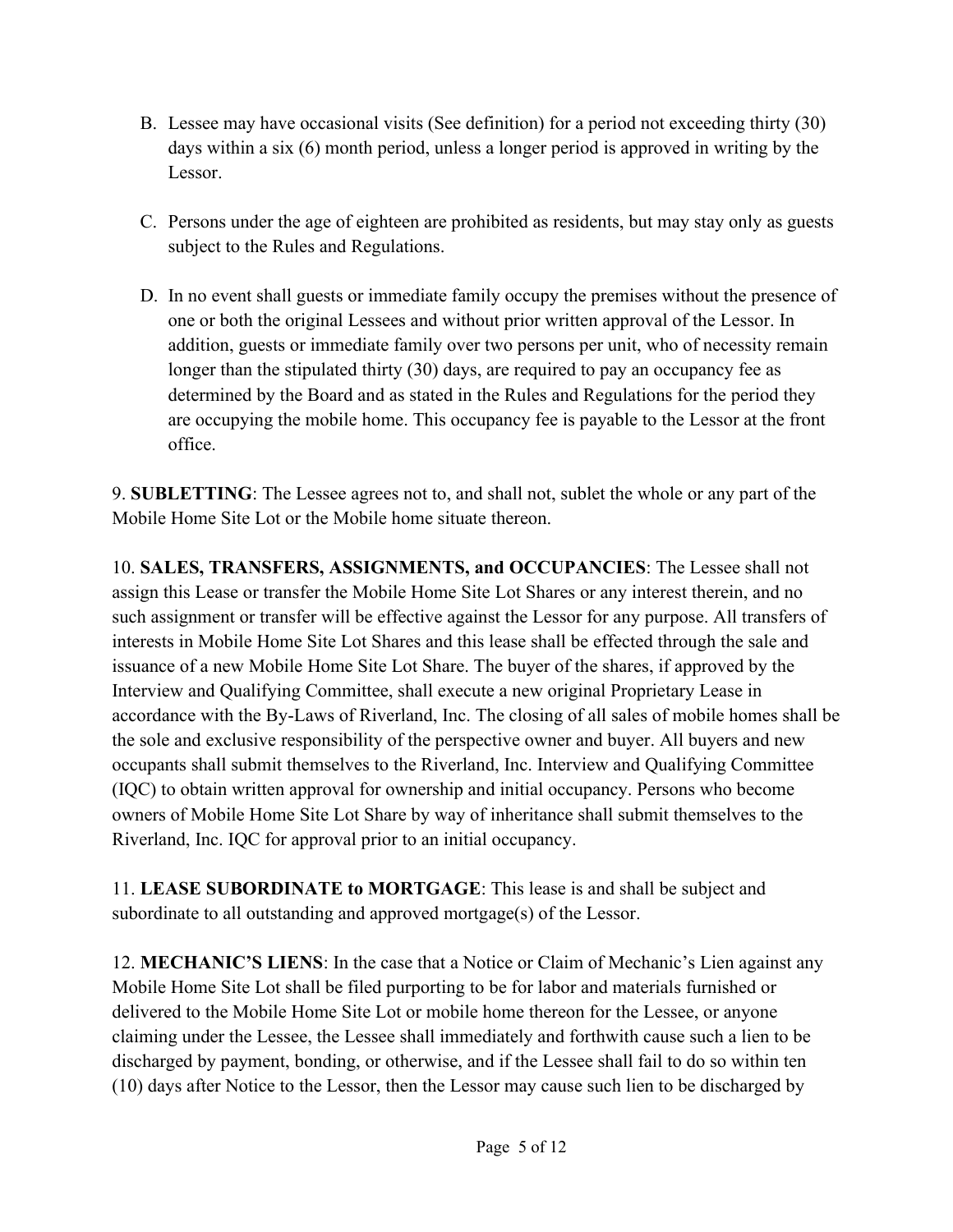payment, bonding or otherwise, without investigation as to the validity thereof or to any off-sets or defenses thereto, and shall have the right to collect, as additional fees, all amounts so paid and all costs and expenses paid or incurred in connection therewith, including reasonable attorney's fees and disbursements, together with interest thereon from the time(s) of payment.

13. **COOPERATION**: Being a cooperative in nature, all Shareholders are urged to help with administration and operation of Riverland, Inc. to the best of their ability.

14. **WAIVERS**: the failure of the Lessor to insist, in any one or more instances, upon a strict performance of any of the provisions of this Lease, or to exercise any right or option herein contained, or to serve any notice, or to institute any action or proceeding, shall not be constructed as a waiver, or a relinquishment for the future, or any such provision, options or rights, but such provision, options or rights shall continue to remain in full force and effect. The receipt by the Lessor of maintenance fees, with knowledge of the breach of any covenant hereof, shall not be deemed a waiver of such breach, and no waiver by the Lessor of any provision hereof shall be deemed to have been made unless in writing expressly approved by the Directors.

15. **NOTICES**: Any notice by or demand from either party to the other concerning a right or obligation under this Lease shall only be effective if made in writing and sent by U.S. Postal Service, Certified, Return Receipt Requested, addressed to the Lessor at 3500 South Kanner Highway, Stuart, Florida 34994, and to the Lessee at the address set forth hereinabove. Notices of demand shall be deemed given on date when postmarked.

16. **REIMBURSEMENT of LESSOR'S EXPENSES**: If the Lessee shall at any time be in default hereunder and the Lessor shall incur any expense (whether paid or not) in performing acts which the Lessee is required to perform, or in instituting any action or proceeding based on such default, for defending or asserting a counter-claim in any action or proceeding brought by the Lessee, the expense thereto to the Lessor, including reasonable attorney's fees, costs, expenses and disbursements shall be paid by the Lessee to the Lessor, on demand, as additional fees.

17. **TERMINATION of LEASE by LESSOR**: If upon, or at any time after, the happening of any of the events mentioned hereinafter in this Article, the Lessor shall give to the Lessee a notice stating that the term hereof will expire on a date at least five (5) days thereafter, the term of this Lease shall expire on the date so fixed in such notices as fully and completely as if it were the date herein definitely fixed for the expiration of the term, and all right, title and interest of the Lessee hereunder shall thereupon quit and surrender the Mobile Home Site Lot and shall thereon immediately at Lessee's sole expense, it being the intention of the parties hereto to create hereby a conditional limitation, and thereupon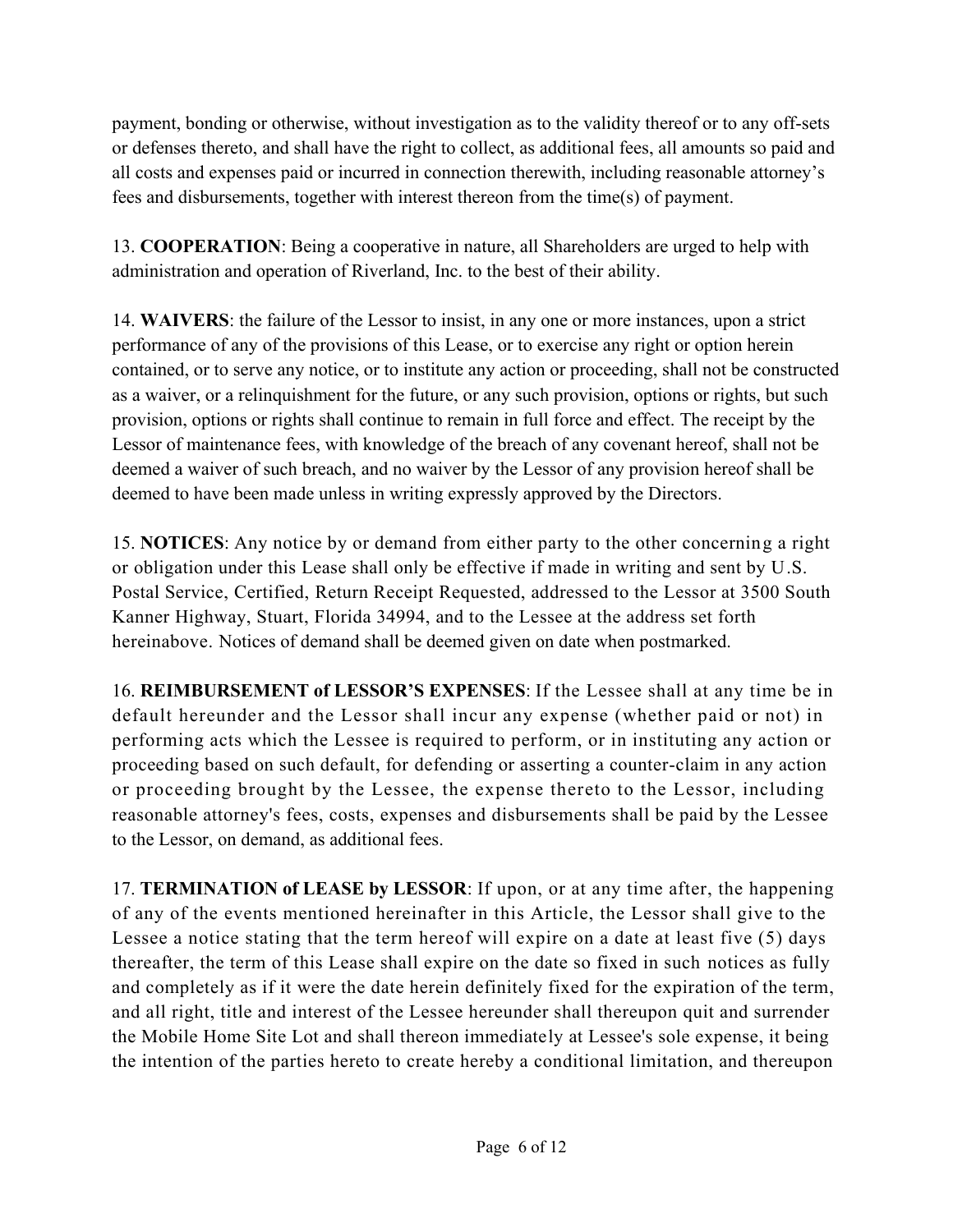the Lessor shall have the right to remove at Lessee's sole expense, any mobile home thereon if not already removed by the Lessee.

- A. Breach of Terms of Lease: A breach of the terms of the Lease shall be a default of the Lease.
- B. Lessee Cease to Own Accompanying Shares: If the Lessee shall cease to be the owner of the shares to which this Lease is appurtenant, or if this Lease shall pass or be assigned to anyone who is not then the owner of said shares; or
- C. Unauthorized Occupancy: If any person not authorized under this Lease shall be permitted to use the Mobile Home Site Lot or occupy any mobile home that may be situate thereon, (and the Lessee shall fail to cause such unauthorized person to vacate within ten (10) days after written notice from the Lessor); or
- D. Default in Maintenance Fees: If the Lessee shall be in default for a period of one (1) month in the payment of any maintenance fees or additional fee, or of any installment thereof and any other further obligation to fund money to the Lessor, and shall fail to cure said default within ten (10) days after written notice from the Lessor; or
- E. Default in Other Covenants: If the Lessee shall be in default in the performance of any covenant or provision of this Lease (other than the covenant to pay maintenance fees), such default shall continue for thirty (30) days after written notice from the Lessor; or
- F. Objectionable Conduct: (See Definition) Violation of Rules and Regulation, if at any time the Lessor shall determine, upon affirmative vote of 2/3 of the members of the Board of Directors and affirmative vote of 2/3 of the Shareholders of Lessor, at a Shareholders meeting duly called for that purpose, that because of objectionable conduct on the part of the Lessee or a person dwelling or visiting with the Lessee, repealed after written notice from Lessor, the occupancy of said Lessee is undesirable; or Termination of All Proprietary Leases. If at any time the Lessor shall determine upon the affirmative majority vote of the Board of Directors and the Shareholders as set forth in the By-Laws to terminate all Proprietary Leases; or if at any time the Mobile Home Site Lot or mobile home thereon in question shall be taken by condemnation proceedings; or bankruptcy if at any time during the term of this lease, the Lessee shall be adjudged a bankrupts under the laws of the United States.

18. **LESSOR'S RIGHTS AFTER LESSEES DEFAULT:** After Lessor resumes possession of the Lessee's Mobile Home Site Lot following a default by the Lessee under this Lease, the Lessor may, at its option, from time to time (a) sell and issue a new Mobile Home Site Lot Shares for its own account; or (b) enter into a new Lease for the Mobile Home Site Lot pursuant to the provisions of the By-Laws of the corporation.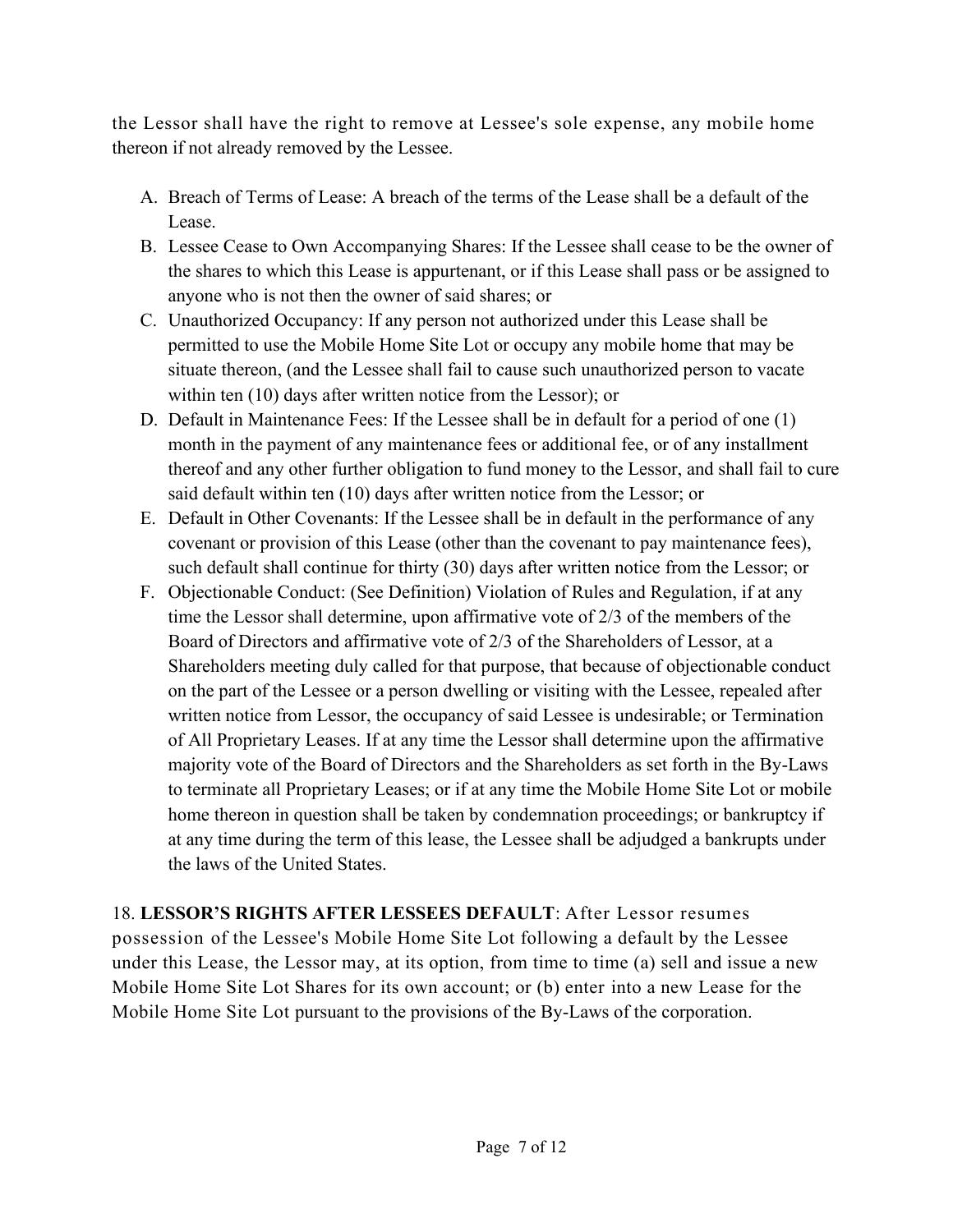19. **SALE of SHARES UPON DEFAULT**: Upon the termination of this Lease Under the provisions set forth hereinabove, the Lessee shall surrender to the corporation the Certificate for the shares appurtenant to the Mobile Home Site Lot previously held by the defaulting Lessee, whether or not said Certificate is surrendered, the Lessor may issue a new Proprietary Lease for the Mobile Home Site Lot and issue a new Certificate for the shares of the Lessor owned by the Lessee and allocated to the Mobile Home Site Lot when a purchaser hereof is obtained, provided that the, issuance of such shares in such Lease to such purchaser is authorized by a resolution of the Directors pursuant to the provisions of the By-Laws of the Lessor. Upon such issuance, the Certificate owned or held by the defaulting Lessee shall be automatically canceled and rendered null and void. The Lessor shall apply the proceeds received from the issuance of such shares toward the payment of Lessee's indebtedness there under, including interest, attorney's fees and other expenses incurred by the Lessor, and, if the proceeds are sufficient to pay the same, the Lessor shall pay over any surplus to the defaulting Lessee, but if insufficient, the defaulting Lessee shall remain liable for the balance of the indebtedness. Upon the issuance of any such new Proprietary Lease and Certificate, the defaulting Lessee's liability hereunder shall cease and the defaulting Lessee shall only be liable for maintenance fees and expenses accrued to that time. The Lessor shall not however be obligated to sell such shares and appurtenant Lease or otherwise make any attempts to mitigate damages.

20. **LESSEES as JOINT OBLIGATORS**: If more than one person is named as Lessee hereunder, the Lessor shall require the signatures of all such persons in connection with any notice to be given or action to be taken by the Lessee hereunder, including, without limiting the generality of the foregoing, the surrender or sale of the Mobile Home Site Lot Shares, or any request for consent to transfer. Each person named as Lessee shall be jointly and severally liable for all of the Lessee's obligations hereunder. Any notice by the Lessor to any person named as Lessee shall be sufficient and shall have the same force and effect as though given to all persons named as Lessee.

21. **TRANSFERABILITY of SHARES**: The shares of the Lessor held by the Lessee and allocated to the Mobile home Site Lot have been acquired and are owned subject to the following conditions agreed upon with the Lessor and with each of the other Proprietary Lessees for the mutual benefit and pursuant to the provisions of the Certificate of Incorporation and By-Laws of the Lessor;

- A. The shares represented by each Certificate are sold only in their entirety.
- B. The shares sold to a purchaser shall be surrendered to the corporation for cancellation and new shares shall be issued to an approved purchaser only after having received written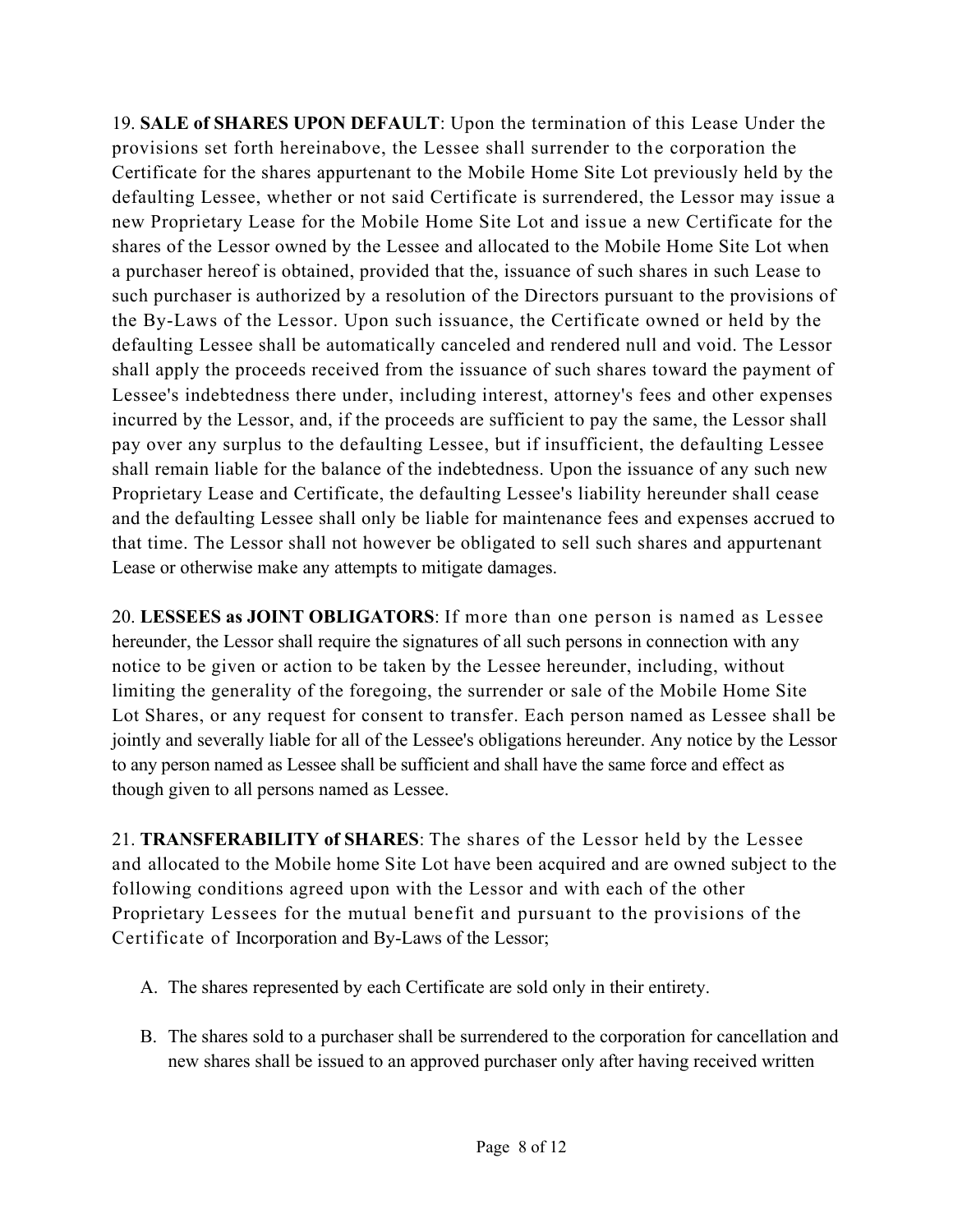approval from the IQC in compliance with the provisions of this Lessee, the By-Laws and Rules and Regulations of the Lessor.

22. **SEVERABILITY**: If any clause or provision herein contained shall be adjudged invalid, the same shall not affect the validity of any other clause or provisions of this Lease or constitute any cause of action in favor of either party as against the others.

23. **HEADINGS**: The headings of the several paragraphs of this Lease shall not be deemed to be parts of this Lease nor used as evidence of the intent of the parties.

24. **WRITTEN AMENDMENTS**: This agreement constitutes and incorporates the entire agreement of the parties. The terms and conditions of this agreement may not be changed or modified or otherwise altered except by a written amendment executed with the same formality as the original.

25. **RECORDING PROHIBITED**: This lease shall not be recorded in the public records without the prior written consent of the Lessor, RIVERLAND, INC.

26. **ACCEPTANCE of TERMS and CONDITIONS**: It is hereby acknowledged that we have read and accept all the terms and conditions set forth in this Proprietary Lease, the By-Laws of Riverland, Inc. and the Rules and Regulations and agree to be bound thereby.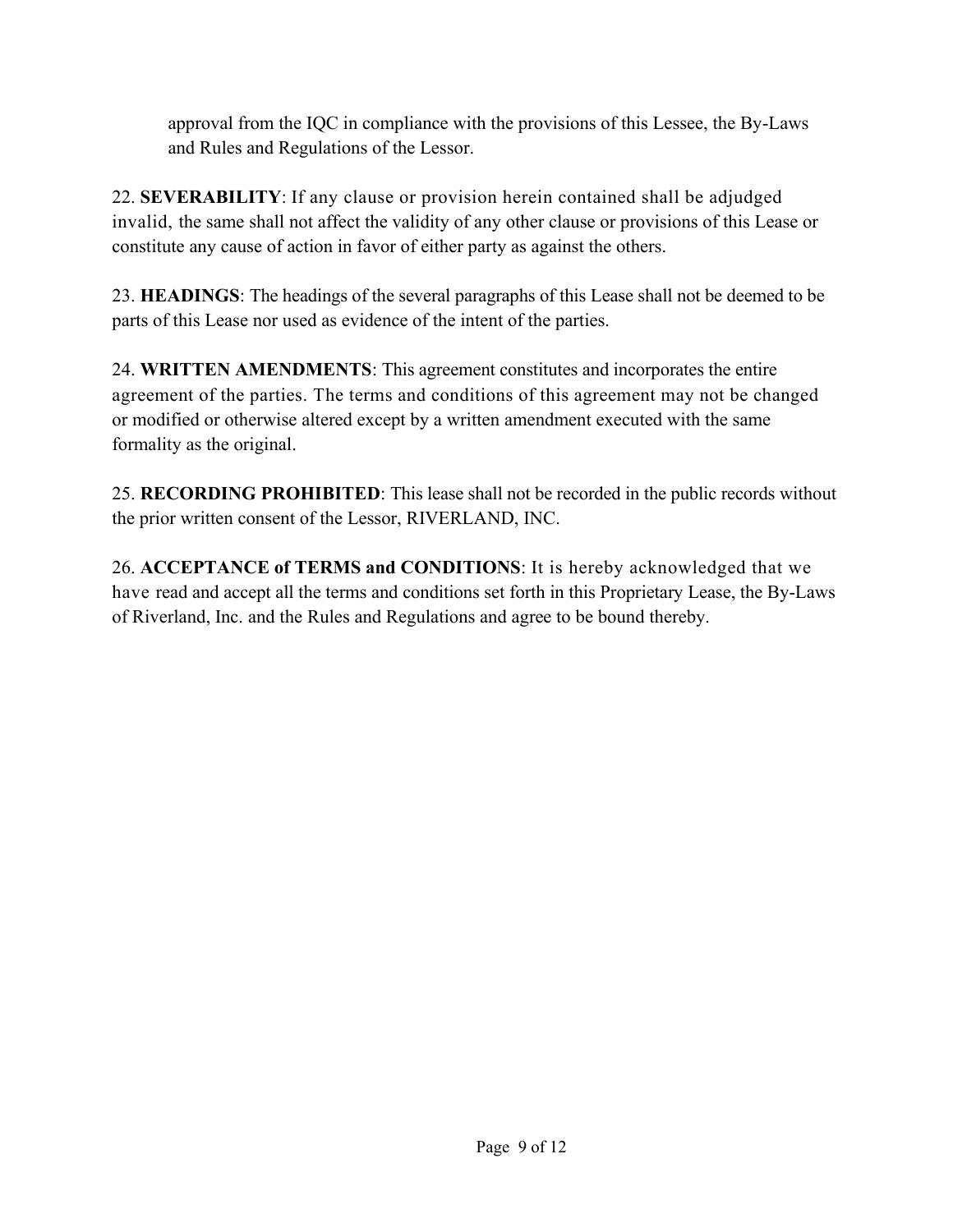|                                                                                                                                                                                                                                                                       | IN WITNESS WHEREOF, the parties have set forth their hand and seals on _____________________________   |
|-----------------------------------------------------------------------------------------------------------------------------------------------------------------------------------------------------------------------------------------------------------------------|--------------------------------------------------------------------------------------------------------|
| "LESSOR"                                                                                                                                                                                                                                                              | RIVERLAND, INC.                                                                                        |
|                                                                                                                                                                                                                                                                       | By: President                                                                                          |
| (Corporate SEAL)                                                                                                                                                                                                                                                      | Secretary                                                                                              |
| Witness as to Lessee:                                                                                                                                                                                                                                                 |                                                                                                        |
| <b>Witness</b>                                                                                                                                                                                                                                                        | "Lessee"                                                                                               |
| <b>Witness</b>                                                                                                                                                                                                                                                        |                                                                                                        |
| <b>Witness</b>                                                                                                                                                                                                                                                        | "Lessee"                                                                                               |
| <u> 1989 - Johann John Harry Harry Harry Harry Harry Harry Harry Harry Harry Harry Harry Harry Harry Harry Harry H</u><br><b>Witness</b>                                                                                                                              | <b>ACKNOWLEDGMENT of LESSEE(S) and LESSOR(S)</b>                                                       |
| <b>STATE OF</b><br><u> 1990 - Johann Barbara, martin a</u>                                                                                                                                                                                                            |                                                                                                        |
| COUNTY OF                                                                                                                                                                                                                                                             |                                                                                                        |
|                                                                                                                                                                                                                                                                       | BEFORE ME, the undersigned authority, personally appeared _______________________,                     |
| PROPRIETARY LEASE for the purpose therein expressed.                                                                                                                                                                                                                  | Lessor(s) and Lessee(s) hereinabove who were acknowledged that they voluntarily executed the foregoing |
|                                                                                                                                                                                                                                                                       |                                                                                                        |
| () Affiants are personally known to me.<br>() Affiants provided the following identification ______________________________<br>() Affiants did take an oath prior to executing this affidavit.<br>() Affiants did not take an oath prior to executing this affidavit. |                                                                                                        |
| <b>NOTARY PUBLIC</b>                                                                                                                                                                                                                                                  |                                                                                                        |
| <b>Printed Name of Notary</b><br><b>My Commission Expires:</b>                                                                                                                                                                                                        | (Notary Stamp)                                                                                         |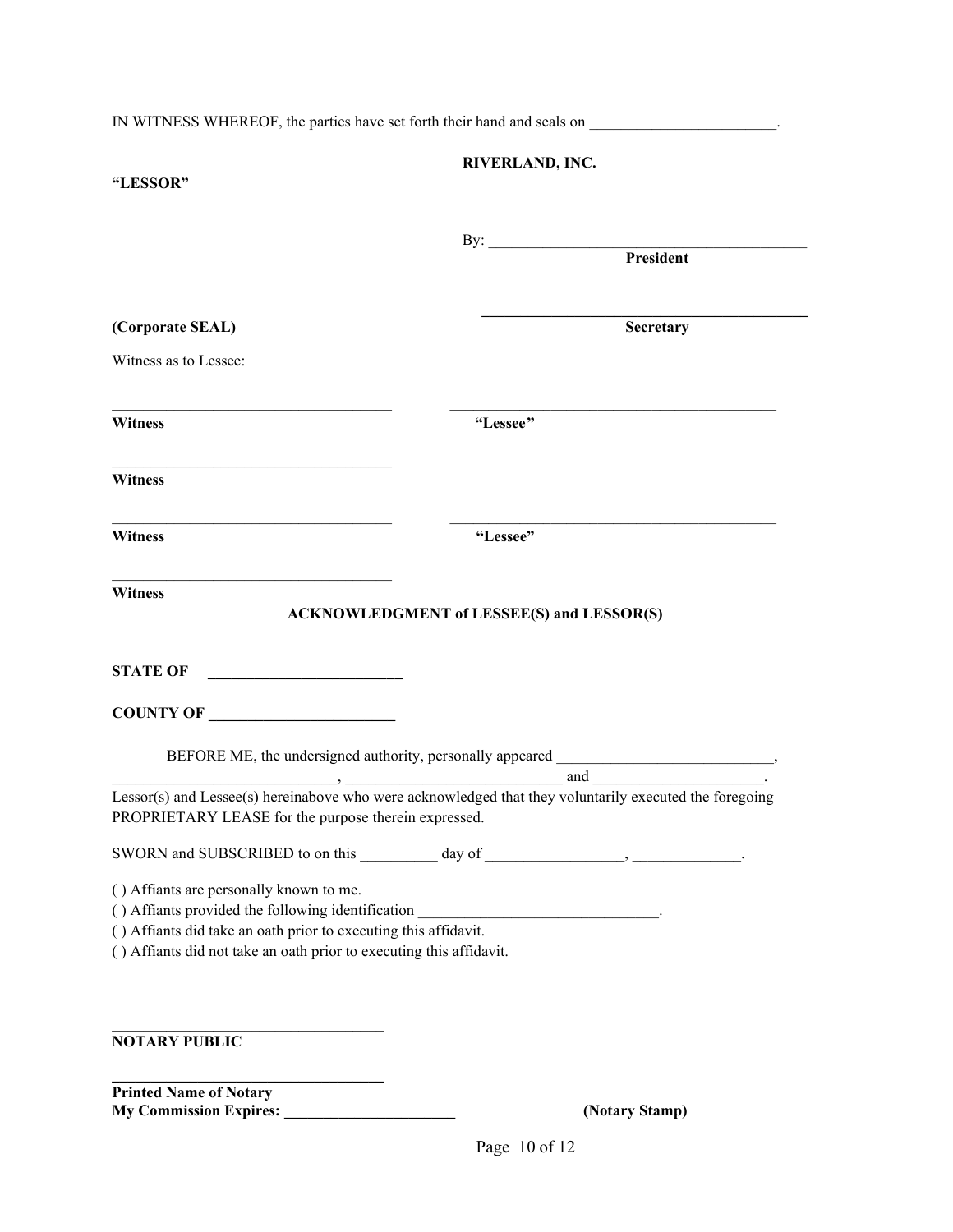### **DEFINITIONS**

- 1. **PROPRIETARY LEASE**: Is that document which is an official part of the corporate papers of Riverland, Inc. of a Mobile Home Site Lot leased to a Shareholder(s) and mobile home situate thereon and which set forth the terms and conditions for maintaining a Mobile Home and residency at Riverland, Inc.
- 2. **MOBILE HOME SITE LOT**: the "Mobile Home Site Lot" means the land area as shown in the site drawing of Riverland, Inc. and the premises upon which a mobile home may be maintained. The Mobile Home Site Lots are shown in the attached Exhibit A.
- 3. **DEMISED PREMISES:** the individual land area of "Mobile Home Site Lot" leased to a qualifying resident and as partitioned pursuant to the plant of Riverland, Inc. as shown in the attached Exhibit A.
- 4. **BOARD OF DIRECTORS**: (Sometimes called DIRECTORS) means Directors of Riverland, Inc. and consisting of three or more individuals elected by the Shareholders to manage the affairs of the corporation for the period of their election.
- 5. **MAINTENANCE FEE**: is that amount which is to be paid monthly by Lessee as required by and stipulated in the Cash Budget.
- 6. **CASH REQUIREMENTS**: (Sometimes called CASH BUDGET) shall mean the estimated amount in cash which the Directors shall from time to time determine to be necessary for the opinion, maintenance, care, alteration and improvement of the corporate property during the year or portion of the year for which such determination is made.
- 7. **ADDITIONAL FEES**: are those amounts incurred by certain provisions of the lease in extenuating circumstance (such as late fees, attorney fees, transfer fees, special assessments, etc.).
- 8. **SHAREHOLDER**: The person(s) to whom shares of Riverland Corporation are issued.
- 9. **RESIDENTS**: Any person not a Shareholder that resides permanently with a **Shareholder**
- 10. **OTHER PERSONS**: Are those Shareholders who temporarily stay in a Lessee's home with Directors permission because of extenuating circumstances or are considered a Resident by Riverland, Inc.
- 11. **IMMEDIATE FAMILY**: Means the parents, children, grandparents, grandchildren, brothers and sisters of a Shareholder.
- 12. **OCCASIONAL VISITS**: As used herein, means visits, not exceeding thirty (30) days in a six (6) month period. Visits longer than 30 days require approval from the Directors.
- 13. **OCCUPANCY FEE**: Is set forth in the Rules and Regulations and may be changed from time to time by the Board of Directors.
- 14. **OBJECTIONABLE CONDUCT**: As used herein, means repeatedly violating or disregarding the By-Laws and Rules and Regulations of the Lessor, or permitting or tolerating a person of dissolute, loose or immoral character to enter or remain in the Mobile Home Site Lot or mobile home situate thereon.